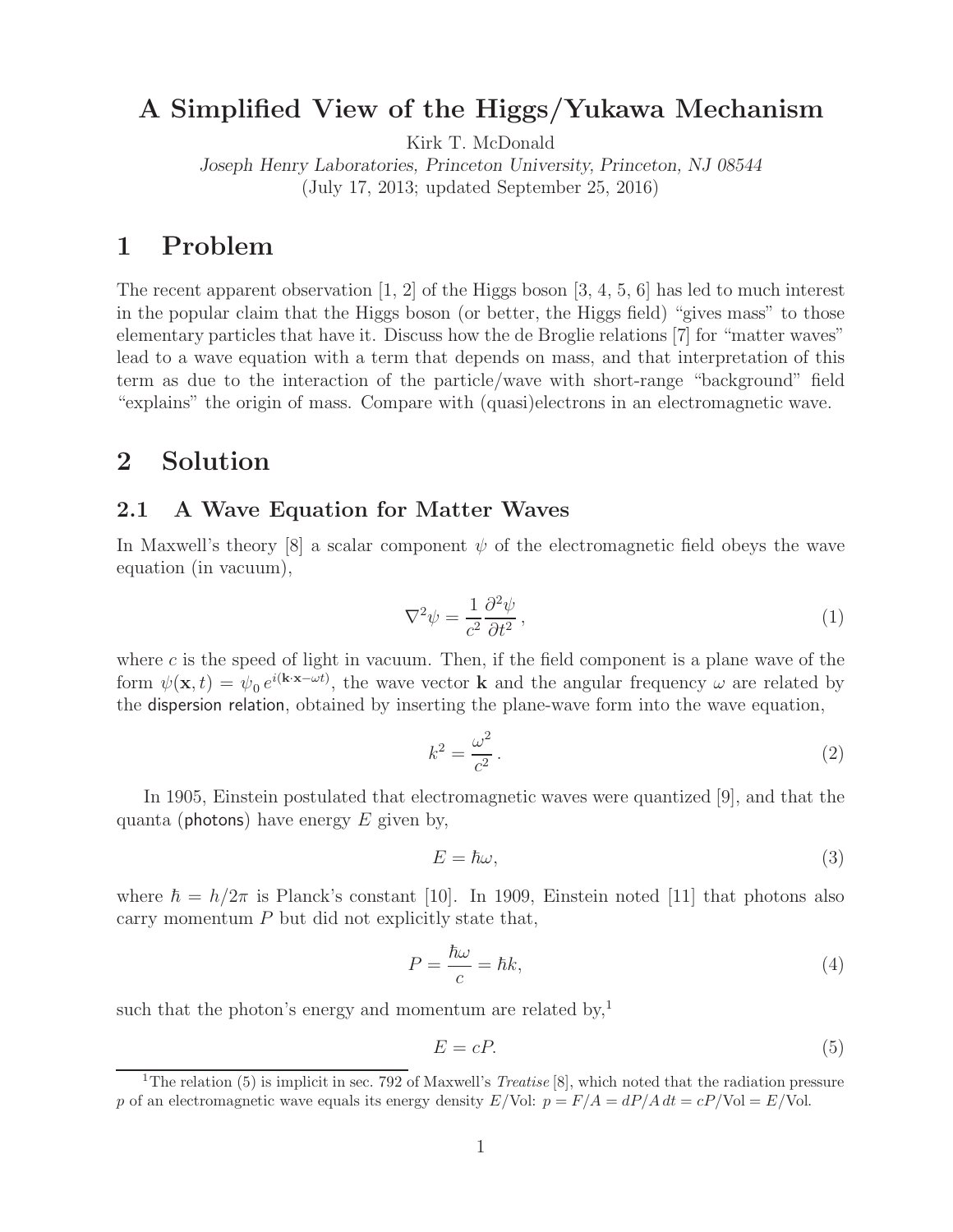In 1923, de Broglie postulated [12] that massive particles could be represented by waves in the quantum theory, where the energy of a particle/wave is given by eq. (3); in his Ph.D. thesis [7] he argued that the momentum is given by eq. (4), while also being related by,

$$
E^2 = c^2 P^2 + m^2 c^4, \tag{6}
$$

$$
\omega^2 = k^2 c^2 + \frac{m^2 c^4}{\hbar^2} = k^2 c^2 + \frac{c^2}{\lambda^2},\tag{7}
$$

where  $m$  is the rest mass of the particle,<sup>2</sup> and,

$$
\lambda = \frac{\hbar}{mc},\tag{8}
$$

is the so-called reduced Compton wavelength of the particle/wave.

In 1925, De Broglie noted [15] that plane waves of light in a medium of refractive index  $n = \sqrt{1 + \Delta^2}$  obey the wave equation,

$$
\nabla^2 \psi = \frac{n^2}{c^2} \frac{\partial^2 \psi}{\partial t^2},\tag{9}
$$

for which the dispersion relation is,

$$
k^2c^2 = \omega^2 + (\omega\Delta)^2. \tag{10}
$$

Here, the (mass?) term  $(\omega \Delta)^2$  has the wrong sign for photons inside a refractive medium to behave as expected for matter waves with real, positive mass.  $3,4,5$ 

A suitable wavefunction for scalar matter waves was given in 1926 by Klein, Fock and Gordon [18, 19, 20],<sup>6</sup>

$$
\nabla^2 \psi - \frac{1}{c^2} \frac{\partial^2 \psi}{\partial t^2} - \frac{m^2 c^2}{\hbar^2} \psi = 0,
$$
\n(11)

<sup>&</sup>lt;sup>2</sup>Although the relations  $E = \gamma mc^2$  and  $\mathbf{P} = \gamma m \mathbf{v}$ , where  $\gamma = 1/\sqrt{1 - v^2/c^2}$ , are implicit in eq. (11) of Einstein's review of 1908 [13], and lead to eq. (6), this important relation seems not to have been explicitly stated until 1914 in [14].

<sup>&</sup>lt;sup>3</sup>Photons inside a refractive medium are now considered to be virtual particles with negative mass squared, which notion became acceptable only much later than 1925.

<sup>&</sup>lt;sup>4</sup>The index of refraction of a medium can be thought of as arising from the scattering of the incident electromagnetic wave (with velocity c in vacuum) off atoms in the medium. See, for example, chap. 31 of [16]. This indicates that the popular model of the Higgs mechanism as due to elastic scattering of nominally massless particles off "ping-pong balls" leads to negative, rather than positive, mass squared.

<sup>5</sup>A classical electromagnetic example whose virtual photons have positive mass is propagation in a rectangular waveguide (well known only after 1936 [17]). For example, the  $TE_{10}$  mode in a guide of cross section  $a \times b$  has fields that can be written (in Gaussian units) as  $E_x = 0$ ,  $E_y = E_0 \sin \pi x/a$ ,  $E_z = 0$ ,  $H_x = -(ck_g/\omega)E_y$ ,  $H_y = 0$ ,  $H_z = -i(\pi c/a\omega)E_0 \cos \pi x/a$ , with the dispersion relation  $\omega^2 = k_g^2c^2 + (\pi c/a)^2$ corresponding to mass  $m = \hbar \pi / ac$ . The group velocity is  $v_g = d\omega / d k_g = c^2 k_g / \omega$  (=  $c^2 / v_{\text{phase}}$ ) < c. The average energy density in the wave is  $\langle u \rangle = (|E_y|^2 + |H_x|^2 + |H_x|^2)/32\pi = E_0^2/16\pi$ , and the average momentum density (along the guide axis) is  $\langle p_z \rangle = |E_y| |H_x| / 16 \pi c = E_0^2 k_g / 16 \pi \omega = \langle u \rangle v_g / c^2$ , as expected for a particle with (relativistic) velocity <sup>v</sup>*g*. Here, one might say that the guide walls slow down the wave and give it mass, which is not a good analog of the Higgs mechanism.

 $6$ Apparently, Schrödinger considered eq. (11) in 1925 but did not publish it, choosing instead to develop a nonrelativistic version.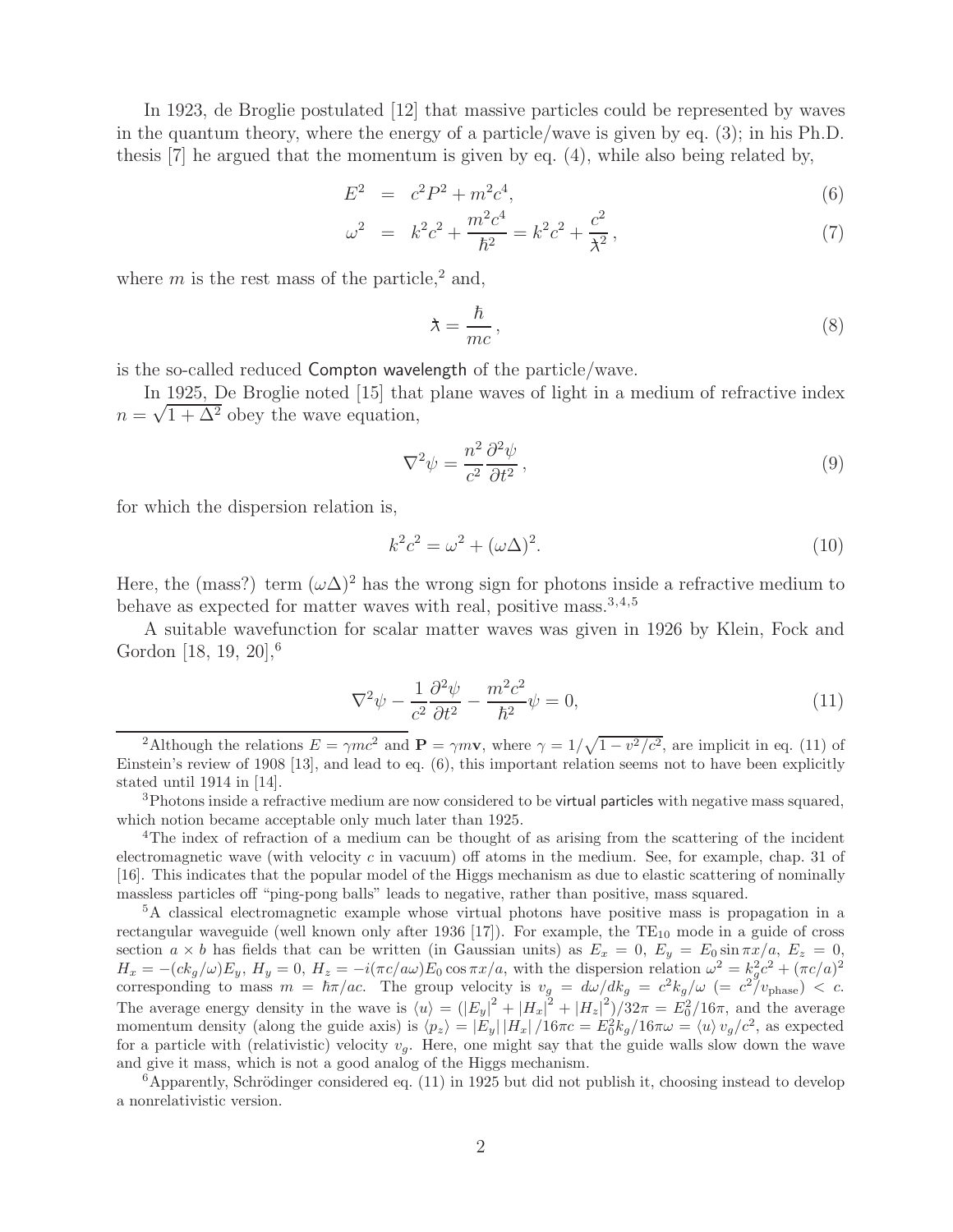for which the dispersion relation is given by eq. (7). Formally, simply adding the third term in eq. (11) "gives mass" to the wavefunctions  $\psi$  that are described by this wave equation. Initially, people did not seek an explanation of this "mass" term as arising from some other physical process.

### **2.2 Yukawa and Meson Theory**

An important insight drawn from the wave equation (11) was by Yukawa in 1935 [21], that if one sought to explain a short-range interaction (such as the nuclear force) with characteristic length scale  $\lambda$ , then this interaction may be due to the exchange of a particle/wave of mass  $m = \hbar/c\lambda$ . This led to the prediction of a "meson" with mass about 200 times that of the electron, which should exist inside nuclei, and should be able to go free as a result of sufficiently energetic nuclear collisions.

Yukawa's meson was not discovered until 1947 [22, 23, 24], although the physics community was "distracted" in the late 1930's by the discovery of a new particle [25, 26], now called the muon, with mass almost exactly as Yukawa predicted, but which does not participate in nuclear interactions. In this context, attention centered for many years on understanding elementary-particle interactions, and on the discovery of new particles, rather than on explanation of where mass "comes from". However, in 1950 Yukawa [27] made a "flip" of his theory, whereby he conjectured that the mass of one type of particle/wave might be related to its short-range interaction with some other field.<sup>7</sup>

### **2.3 A Mechanical Analogy**

In a mechanical analogy, consider string of mass density  $\rho$  per unit length stretched under tension  $T$  along the x-axis. Then the equation of motion for small displacements in the y-direction is,

$$
\rho \ddot{y} = T y'',\tag{12}
$$

and the wave velocity is,

$$
v = \sqrt{\frac{T}{\rho}}.\tag{13}
$$

If the string were attached to the x-axis everywhere along its length by a set of springs, resulting in spring constant K per unit length for displacements in the y-direction, the wave equation would become,

$$
\rho \ddot{y} = T y'' - Ky,\tag{14}
$$

<sup>7</sup>Yukawa's vision, later incorporated in the "Higgs mechanism", is that "mass" is a result of an interaction described by a relativistic wave equation. Nonetheless, there exists a debate on whether or not the term "relativistic mass" should be permitted in physics discussions. Some of the history of this (pointless and therefore endless) debate is given in chap. 2 of [28].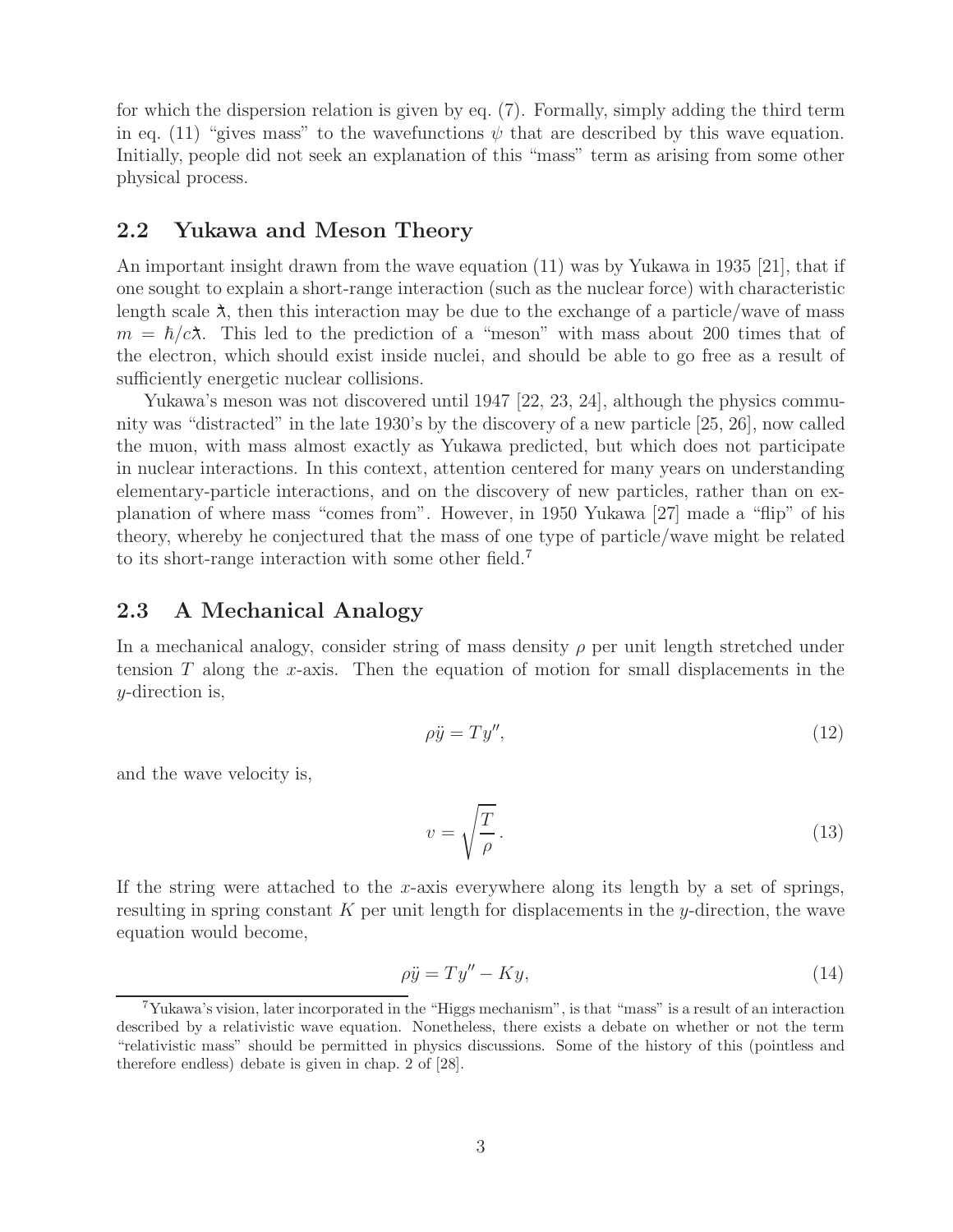for which the dispersion relation is,

$$
\omega^2 = k^2 v^2 + \frac{K}{\rho},\qquad(15)
$$

which has the same form as eq. (7) for matter waves. That is, quanta of the waves on the string have mass proportional to  $\sqrt{K/\rho}$ , which quanta are massless without the set of springs, while nonzero when they are present and interact with the string.

Hence, we arrive at a vision that mass can be "given" to massless wave/particles if the amplitude of these waves is constrained to stay near zero at any point by some kind of spring-like interaction with the "vacuum".

In a wave/field view, this interaction should be associated with some field with short-range interaction that exists everywhere in space and time, and whose primarily manifestation is to "give mass". In the quantum view (following the spirit of Yukawa's original suggestion [21]), that short-range field is associated with massive quanta, now called Higgs bosons.

*This simplified version of the "Higgs mechanism" leaves open many questions, such as the nature of the mass-giving field, and why different particle/waves have different masses.*

#### **2.3.1 Related Example: Car on a "Washboard" Road**

As a mechanical analogy of a quasiparticle that "gets mass" from an interaction with a "background field", consider a car of nominal mass  $m$  and initial velocity  $v_0$  that coasts onto a "washboard" road with vertical undulations of amplitude A and period  $\lambda$  along the road (see [29], particularly the Appendix). If the wheels of the car are connected to the body via shock absorbers of total spring constant  $k$ , and we ignore the damping present in real shock absorbers, then the car oscillates vertically according to,

$$
y(t) = A \frac{\omega_0^2 \sin \omega t}{\omega_0^2 - \omega^2},
$$
\n(16)

where  $\omega_0 = \sqrt{k/m}$ ,  $\omega = 2\pi v/\lambda$ , and v is the horizontal speed of the car when on the "washboard" road, assuming that a steady state could be somehow achieved without damping. Nonzero energy,

$$
U_{\text{osc}} = k \left\langle y(t) \right\rangle^2 = \frac{k A^2}{2} \frac{\omega_0^4}{(\omega_0^2 - \omega^2)^2} < \frac{m v_0^2}{2},\tag{17}
$$

is associated with these oscillations, so conservation of energy implies that the car slows down on the washboard road to velocity  $v$  given by,

$$
\frac{mv_0^2}{2} = \frac{mv^2}{2} + U_{\text{osc}}.\tag{18}
$$

If we take a view that ignores the tranverse oscillations and emphasizes only the longitudinal velocity of the car, we might say that when on the washboard road it has effective mass  $\overline{m}$ related by,

$$
\frac{mv_0^2}{2} = \frac{\overline{m}v^2}{2},\qquad(19)
$$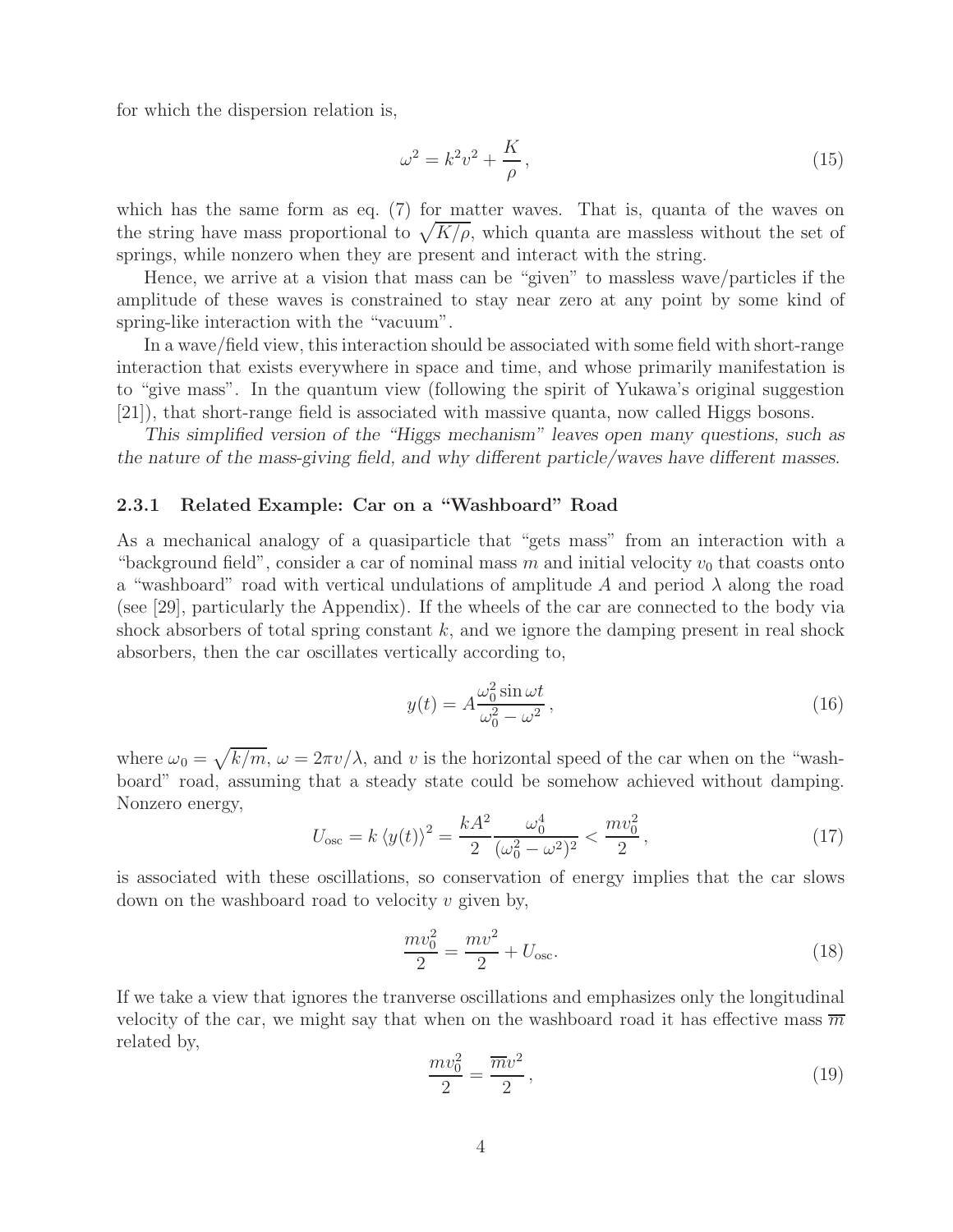and hence,

$$
\overline{m} = m + \frac{2U_{\text{osc}}}{v^2} = m + \frac{2U_{\text{osc}}}{mv_0^2 - 2U_{\text{osc}}}.
$$
\n(20)

We might now say that the car has become a "quasicar" with effective mass  $\overline{m}$ . This "quasicar" has been "given" (additional) mass by its interaction with the "washboard" road, which is a kind of a "background field".

In the quantum realm, we say that the Higgs background field "gives mass" to otherwise massless elementary (quasi)particles, by a mechanism somewhat analogous to the case of a car on a "washboard" road.

### **2.4 Digression: Electromagnetic Self-Energy/Mass**

The earliest suggestion of a field-theory origin of mass may be the vision of J.J. Thomson in 1881 [30] that the mass of an electrically charged particle is due in part (or all) to effects of its own electromagnetic field (anticipating aspects of Einstein's relation  $E = mc^2$  [31] by many years). The famous issue with this vision is that if the particle is small enough, the electromagnetic self-mass becomes arbitrarily large, such that this view works too well in explaining the origin of mass.

The issue of apparently infinite self-masses associated with "pointlike" charged particles persists in quantum theory, where it was "swept under the rug" by the (highly successful) mathematical technique of renormalization.<sup>8</sup> A price of this success is that one is left with no quantitative understanding of the contribution to the mass of an electrically charged particle/wave due to its own electric field, which leaves room for other explanations of mass.

*The Higgs background field contributes to the self-energy/mass of its quanta, the Higgs bosons. We cannot compute the mass of the Higgs bosons, but we can conclude that it must be nonzero (and that the Higgs mechanism is renormalizable), and hence the Higgs field is short range, as stated above without justification.*

# **2.5 Mass Shift of a Charged Particle in a Plane Electromagnetic Wave**

Another vision of an origin of mass from the year 1935 is due to Volkov [34, 35], who noted that a Dirac electron which propagates inside a strong (classical) electromagnetic plane wave has an effective mass  $\overline{m}$  given by,

$$
\overline{m} = m\sqrt{1 + \eta^2},\tag{21}
$$

where  $m$  is the mass of the electron in zero field, and the dimensionless, relativistic invariant<sup>9,10</sup>  $\eta$  is given, for a circularly polarized electromagnetic plane wave of electric field

<sup>&</sup>lt;sup>8</sup>The first work on renormalization in quantum theory is apparently [32]. For commentary on this pioneering work, see [33].

<sup>&</sup>lt;sup>9</sup>We use a metric such that  $A_{\mu}A^{\mu} = A_0^2 - \mathbf{A}^2$ , and consider the vector potential  $A_{\mu}$  in the Lorenz gauge. <sup>10</sup>Many texts ignore the existence of this invariant of the electromagnetic field, emphasizing only that  $E^2 - B^2$  and  $\mathbf{E} \cdot \mathbf{B}$  are invariants.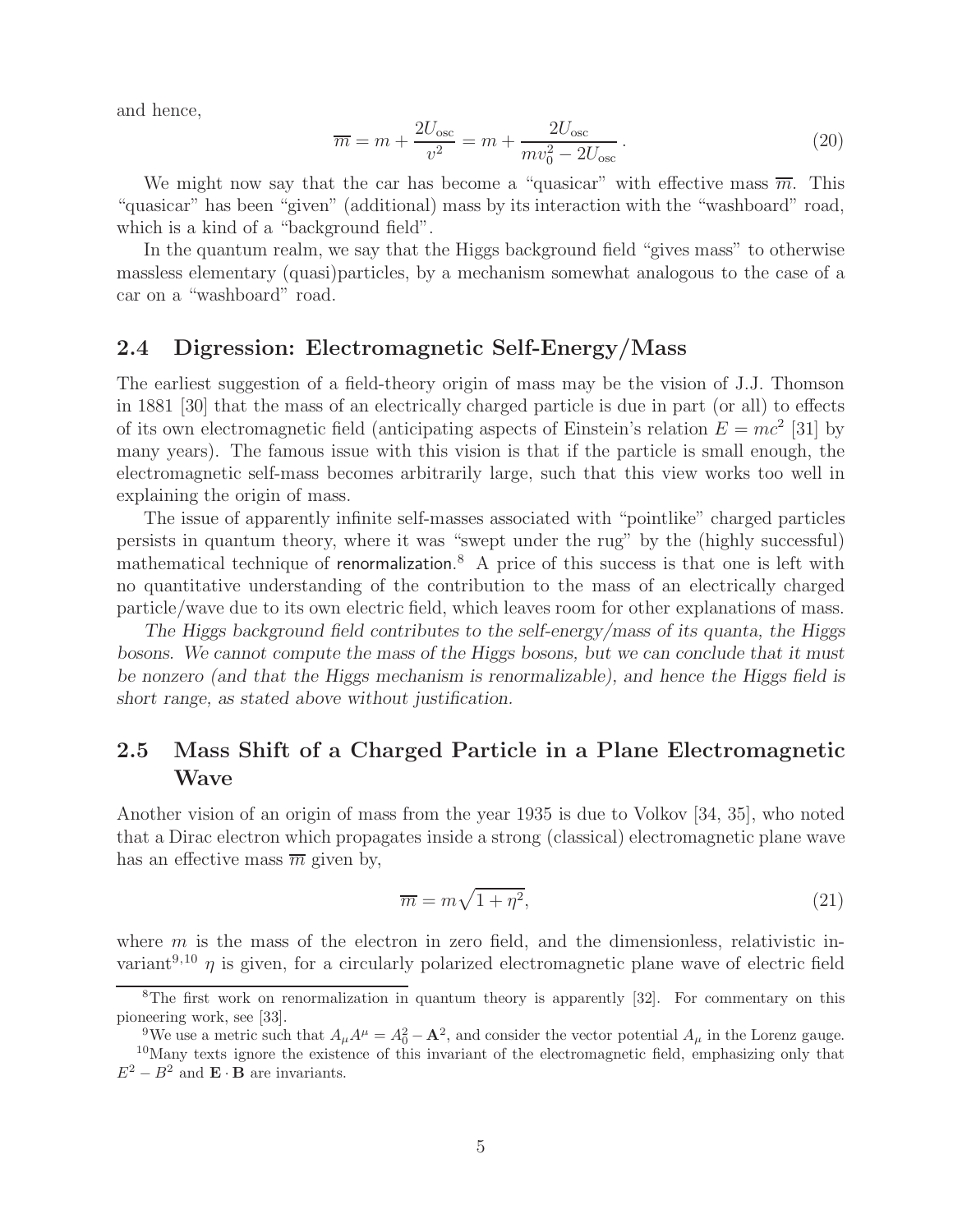amplitude  $E_0$ , by,

$$
\eta = \frac{e}{mc^2} \sqrt{-A_{\mu}A^{\mu}} = \frac{eE_0}{m\omega c}
$$
\n(22)

where  $-e$  is the charge of an electron. Volkov's discussion of an electron "dressed" by a background electromagnetic wave was the first description of what is now called a quasiparticle, which concept came to be developed much more in condensed-matter physics than in elementary-particle physics prior to 1960.

When the electromagnetic wave is circularly polarized, and the average motion of the electron is along the direction of the wave, the electron's motion is a helix of radius  $r$ .<sup>11</sup> We can introduce a transverse velocity  $\beta_+$  and a transverse relativistic factor  $\gamma_+$  through an analysis in the average rest frame of the electron (the  $\star$  frame, with  $r^* = r$ ,  $\beta_{\perp}^* = \beta_{\perp}$ ,  $\gamma_{\perp}^{\star} = \gamma_{\perp}),$ 

$$
eE_0^* = \gamma_{\perp}^* m \omega^{*2} r^* = \gamma_{\perp}^* \beta_{\perp}^* m \omega^* c,\tag{23}
$$

where,

$$
\beta_{\perp} = \beta_{\perp}^{\star} = \frac{v_{\perp}^{\star}}{c} = \frac{\omega^{\star} r^{\star}}{c}, \qquad \gamma_{\perp}^{\star} = \left(1 - \beta_{\perp}^{star2}\right)^{-1/2} = \gamma_{\perp} = \left(1 - \beta_{\perp}^{2}\right)^{-1/2}.
$$
 (24)

Therefore, the invariant parameter  $\eta$  of eq. (22) can be written as,

$$
\eta = \frac{eE_0}{m\omega c} = \frac{eE_o^*}{m\omega^* c} = \gamma_\perp^* \beta_\perp^* = \gamma_\perp \beta_\perp \qquad \text{and} \qquad \gamma_\perp = \left(1 + \eta^2\right)^{1/2}.\tag{25}
$$

In the  $\star$  frame (in which the electron is at rest on average, while moving in a small circle with velocity  $v_{\perp} = \beta_{\perp}c$ , it has energy  $\gamma_{\perp}mc^2$ , and we say that it has acquired an "effective mass" related by,

$$
\overline{m} = m\gamma_{\perp} = m\sqrt{1 + \eta^2},\tag{26}
$$

in a description where the transverse motion is averaged over.

In a quantum description one does not refer to the classical path of the transverse motion of the electron in the wave field, but rather only the longitudinal motion is described (by the Volkov solutions to the Dirac equation [35]). The kinematic character of the quantum quasiparticle can be summarized by writing the four-vector of the (quasi)electron as,

$$
\overline{p}_{\mu} = p_{\mu} + \kappa \omega_{\mu},\tag{27}
$$

where  $p_{\mu}$  is the four-vector of the electron in the absence of the wave,  $\omega_{\mu}$  is the four-vector of a wave photon, and  $\kappa = \eta^2 m^2 c^4/2(p \cdot \omega)$ . The latter relation follows from setting  $\overline{p}^2 = \overline{m}^2 c^4$ . Loosely speaking, an electron in a wave field has absorbed (been "dressed" by)  $\kappa$  wave photons, which shifts upwards the effective mass of the (quasi)electron.

 $11$ Motion of a charged particle in a linearly polarized electromagnetic wave is technically more complicated than that in a circularly polarized wave. See, for example, sec. 48 of [36], [37], and [38] for the simpler case of  $\eta \ll 1$ .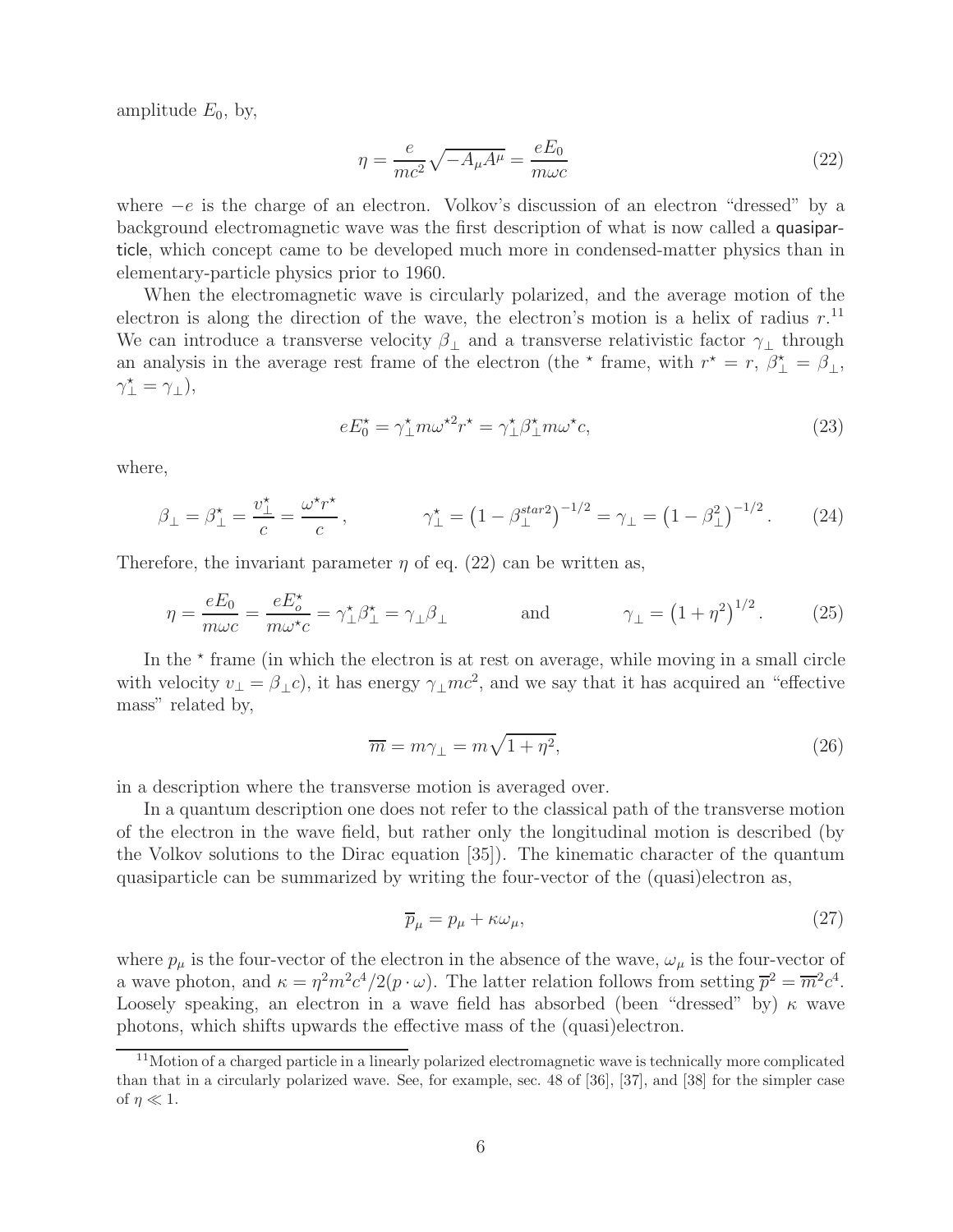*The mass-shift effect described here (for electrons in a wave field) has never been detected directly in an experiment (while quasielectrons in solids are well known as plasmons, polaritons, etc.), although its indirect effect was seen in an experiment in which electronpositron pairs were created in an intense laser beam probed by high-energy electrons [39]. In particular, if an electron or positron is created in a strong wave field, its invariant mass is immediately*  $\overline{m}$ *, which relaxes to* m only when the particle leaves the wave field. That "heavy" *electrons and positrons must be created in a strong field affects details of the production mechanism.*<sup>12</sup>

The close conceptual relation between the effective mass of electromagnetic quasiparticles and the Higgs (quasiparticle) mechanism led one of its originators, Kibble, to write on this theme in 1966 [43].

## **2.6 Higgs** *et al.*

A decade after Yukawa's suggestion that some kind of short-range "background" field might be responsible for all mass of particle/waves (which are to be considered as quasiparticles in the background field), this theme was revived by Nambu [44], who noted that the dispersion relation (11) for massive particle/waves is formally equivalent to a description of the band gap of a semiconductor in **k**-space. Nambu's further remarked on the possible relation of quasiparticles to the gauge invariance of the theory, which led to rapid developments of this theme in elementary-particle theory [45] and in condensed matter theory [46], followed in 1964 by the works of Higgs [3, 4], of Englert and Brout [5], and of Guralnik, Hagen and Kibble [6].

These abstract field-theoretic developments were applied in 1967 by Weinberg [47] and by Salam [48] to an (electroweak gauge) theory that unified the electromagnetic and so-called weak interactions as being due to four related fields with electrically neutral quanta called photons and  $Z^0$  bosons, and electrically charged quanta called  $W^{\pm}$  bosons. In principle, all four of these fields would imply long-range interactions via massless quanta, but the interactions of these fields with a background Higgs field led to a prediction that only the photon remains massless,<sup>13</sup> while the masses of the  $Z^0$  and the  $W^{\pm}$  bosons are in the ratio of a certain function of weak-interaction coupling constants.

This is the most detailed prediction to emerge from consideration of the "Higgs mechanism", and it has been well verified experimentally. This success lends credence to the claim that the interaction of the background Higgs field with elementary particles "gives" (most of) them mass, although there is no prediction as to the amount of mass so given (except for the special case of the four electroweak gauge bosons).

Thus, the story of the origin of mass is far from complete, but the insights of the

<sup>&</sup>lt;sup>12</sup>Other comments by the author on classical effects of charged particles in intense electromagnetic fields include [40, 41]. For example, if an electron initially at rest,  $p_{\mu} = (mc^2, 0, 0, 0)$ , is overtaken by a plane electromagnetic wave,  $\omega_{\mu} = \hbar \omega (1, 0, 0, 1)$ , then  $\kappa = \eta^2 mc^2/2\hbar \omega$ ,  $\overline{p}_{\mu} = (mc^2(1 + \eta^2/2), 0, 0, \eta^2 mc/2)$ , so the electron inside the plane wave has longitudinal velocity  $v_x = \eta^2 c/(2 + \eta^2)$ , although it less t the electron inside the plane wave has longitudinal velocity  $v_{\parallel} = \eta^2 c/(2 + \eta^2)$ , although it loses this velocity if/when it exits the plane wave. Non-plane electromagnetic waves in vacuum can impart net energy (accelerate) electrons, although it is difficult to obtain significant net energy transfer by this process [42].

<sup>&</sup>lt;sup>13</sup>The other "known" fundamental bosons, the gluons that mediate the strong/nuclear interaction, and the graviton, also not given mass by the Higgs mechanism.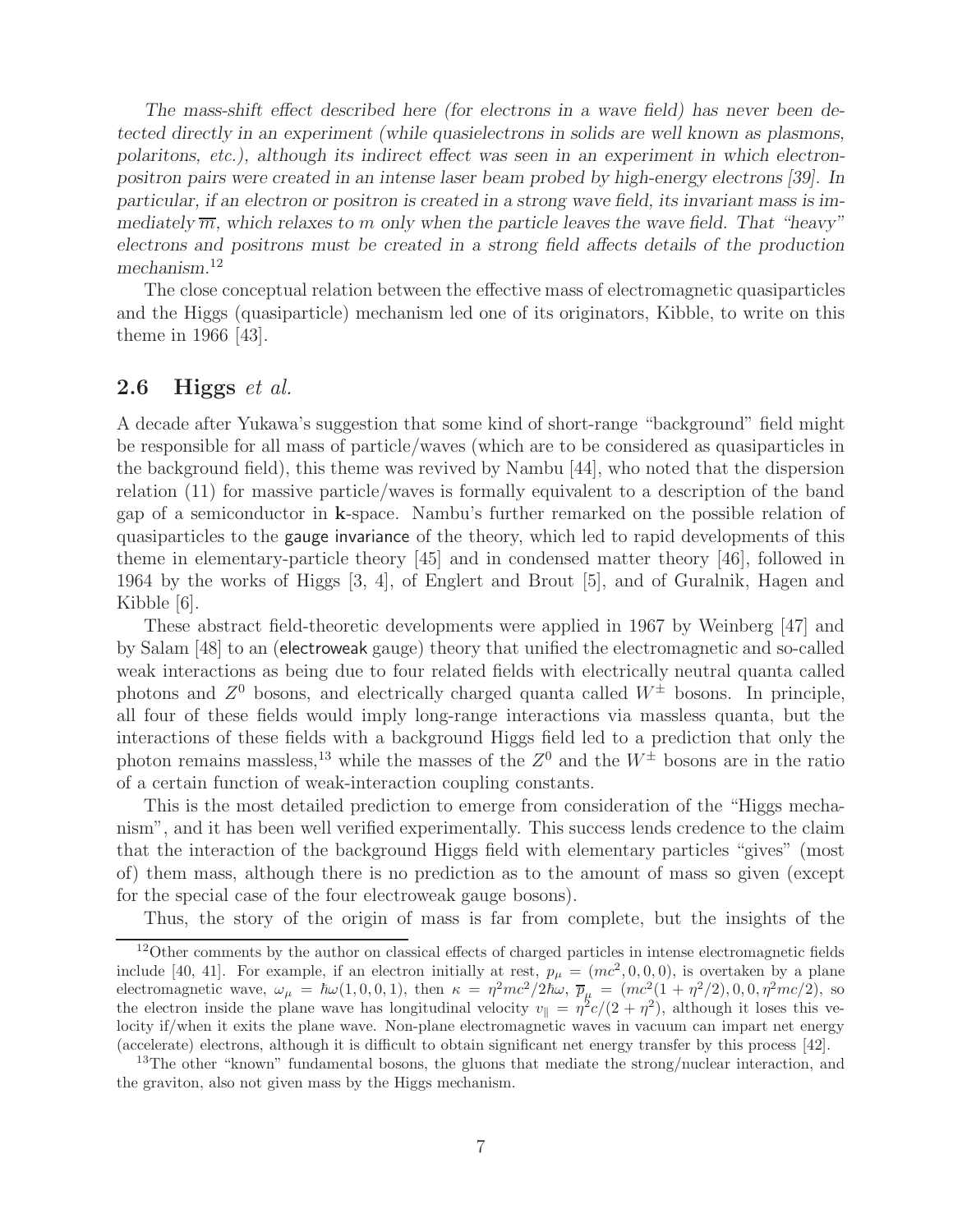"Higgs/Yukawa mechanism" are a step towards greater understanding.

# **References**

- [1] Atlas Collaboration, *Observation of a new particle in the search for the Standard Model Higgs boson with the ATLAS detector at the LHC*, Phys. Lett. B **716**, 1 (2012), http://kirkmcd.princeton.edu/examples/QED/atlas\_pl\_b716\_1\_12.pdf
- [2] CMS Collaboration, *Observation of a new boson at a mass of 125 GeV with the CMS experiment at the LHC*, Phys. Lett. B **716**, 30 (2012), http://kirkmcd.princeton.edu/examples/QED/cms\_pl\_b716\_30\_12.pdf
- [3] P.W. Higgs, *Broken Symmetries, Massless Fields and Gauge Bosons*, Phys. Lett. **12**,  $132$   $(1964)$ , http://kirkmcd.princeton.edu/examples/QED/higgs\_pl\_12\_132\_64.pdf
- [4] P.W. Higgs, *Broken Symmetries and the Masses of Gauge Bosons*, Phys. Rev. Lett. **13**,  $508$   $(1964)$ , http://kirkmcd.princeton.edu/examples/QED/higgs\_prl\_13\_508\_64.pdf
- [5] F. Englert and R. Brout, *Broken Symmetries and the Mass of Gauge Vector Bosons*, Phys. Rev. Lett. **13**, 321 (1964), http://kirkmcd.princeton.edu/examples/QED/englert\_prl\_13\_321\_64.pdf
- [6] G.S. Guralnik, C.R. Hagen and T.W.B. Kibble, *Global Conservation Laws and Massless Particles*, Phys. Rev. Lett. **13**, 585 (1964), http://kirkmcd.princeton.edu/examples/QED/guralnik\_prl\_13\_585\_64.pdf
- [7] L. de Broglie, *Recherches sur la The´orie des Quanta*, Ann. de Phys **3**, 22 (1925), eq. (7.2.2), http://kirkmcd.princeton.edu/examples/QM/de\_broglie\_adp\_3\_22\_25\_english.pdf
- [8] J.C. Maxwell, *A Treatise on Electricity and Magnetism*, Vol. 2, 3rd ed. (Clarendon Press, 1892), kirkmcd.princeton.edu/examples/EM/maxwell\_treatise\_v2\_92.pdf
- [9] A. Einstein, *Uber einen die Erzeugung und Verwandlung des Lichtes betreffenden heuris- ¨ tischen Gesichtspunkt*, Ann. Phys. **17**, 132 (1905), http://kirkmcd.princeton.edu/examples/QM/einstein\_ap\_17\_132\_05.pdf http://kirkmcd.princeton.edu/examples/QM/einstein\_ap\_17\_132\_05\_english.pdf
- [10] M. Planck, *Ueber das Gesetz der Energieverteilung im Normalspectrum*, Ann. Phys. **17**, 132 (1901), http://kirkmcd.princeton.edu/examples/QM/planck\_ap\_4\_553\_01.pdf http://kirkmcd.princeton.edu/examples/QM/planck\_ap\_4\_553\_01\_english.pdf
- [11] A. Einstein, *Uber die Entwicklung unserer Anschauungen ¨ ¨ uber das Wesen und die Konstitution der Strahlung*, Phys. Zeit. **10**, 817 (1909), http://kirkmcd.princeton.edu/examples/QM/einstein\_pz\_10\_817\_09\_english.pdf
- [12] L. de Broglie, *Ondes et quanta*, Compt. Rend. Acad. Sci. **177**, 507 (1923), http://kirkmcd.princeton.edu/examples/QM/debroglie\_cr\_177\_507\_23.pdf http://kirkmcd.princeton.edu/examples/QM/debroglie\_cr\_177\_507\_23\_english.pdf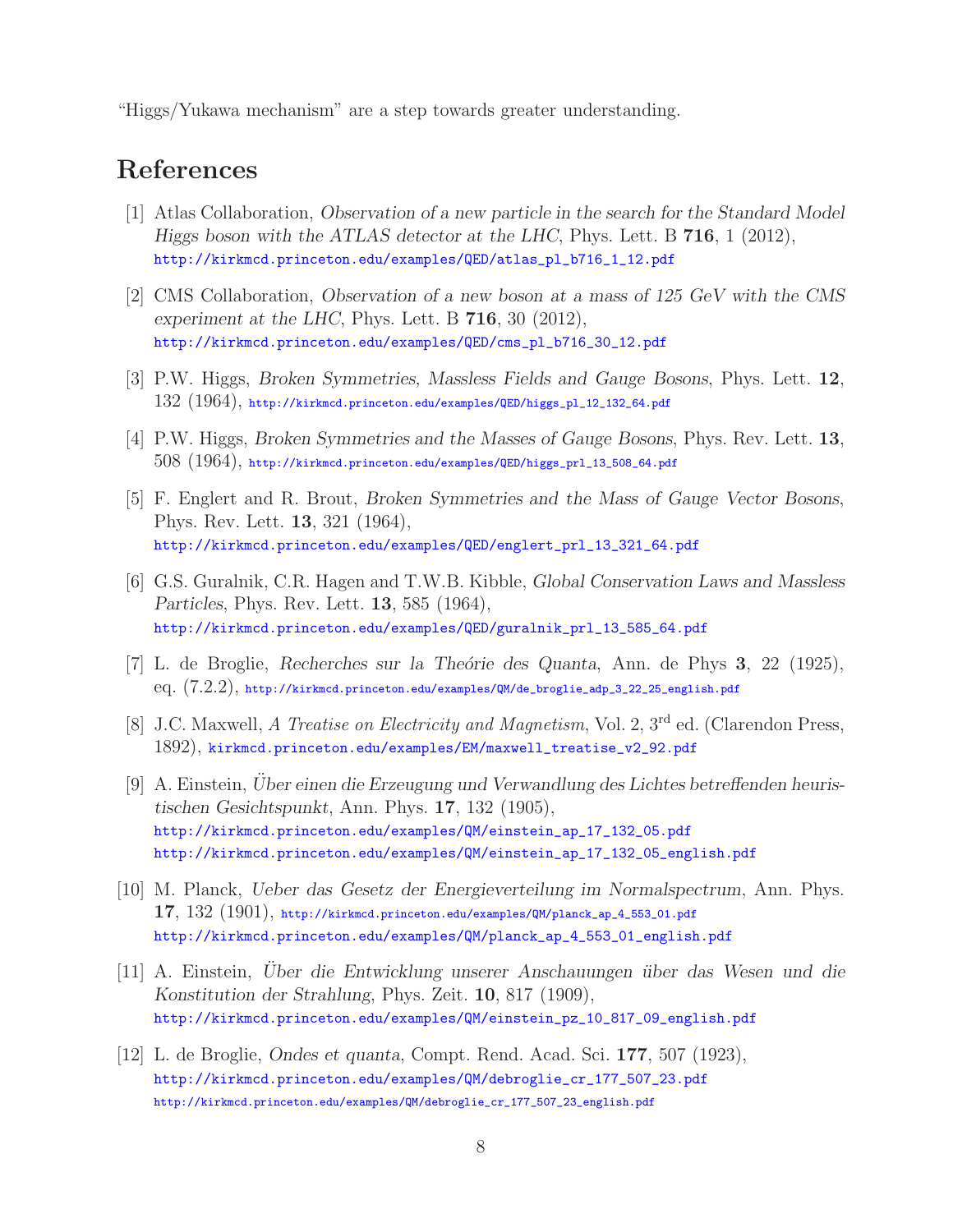- [13] A. Einstein, *Uber das Relativitätsprinzip und die aus demselben gezogenen Folgerungen*, Jahrb. Rad. Elec. **4**, 411 (1908), http://kirkmcd.princeton.edu/examples/GR/einstein\_jre\_4\_411\_08.pdf
- [14] R.C. Tolman, *Relativity Theory: The Equipartition Law in a System of Particles*, Phil. Mag. **28**, 583 (1914), http://kirkmcd.princeton.edu/examples/GR/tolman\_pm\_28\_583\_14.pdf
- [15] L. de Broglie, *Sur la fr´equence propre de l'´electron*, Compt. Rend. Acad. Sci. **180**, 498 (1925), http://kirkmcd.princeton.edu/examples/QM/debroglie\_cr\_180\_498\_25.pdf
- [16] R.P. Feynman, R.B. Leighton and M. Sands, *The Feynman Lectures on Physics*, Vol. 1 (Addison-Wesley, 1963), http://kirkmcd.princeton.edu/examples/EM/feynman\_v1\_ch31.pdf
- [17] G.C. Southworth, *Hyper-Frequency Wave Guides—General Consderations and Experimental Results*, Bell Syst. Tech. J. **15**, 284 (1936), http://kirkmcd.princeton.edu/examples/EM/southworth\_bstj\_15\_284\_36.pdf
- [18] O. Klein, *Quantentheorie und fünfdimensionale Relativitätstheorie*, Zeit. Phys. **37**, 895  $(1926)$ , http://kirkmcd.princeton.edu/examples/QM/klein\_zp\_37\_895\_26.pdf
- [19] V. Fock, *Uber die invariante Form der Wellen- und der Bewegungsgleichungen für einen geladenen Massenpunkt*, Zeit. Phys. **39**, 226 (1926), http://kirkmcd.princeton.edu/examples/QM/fock\_zp\_39\_226\_26.pdf
- [20] W. Gordon, *Der Comptoneffekt nach der Schrödingerschen Theorie*, Zeit. Phys. **40**, 117 (1926), http://kirkmcd.princeton.edu/examples/QM/gordon\_zp\_40\_117\_26.pdf
- [21] H. Yukawa, *On the Interaction of Elementary Particles. I.*, Proc. Phys.-Math. Soc. Japan **17**, 48 (1935), http://kirkmcd.princeton.edu/examples/QED/yukawa\_ppmsj\_17\_48\_35.pdf
- [22] D.H. Perkins, *Nuclear Disintegration by Meson Capture*, Nature **159**, 125 (1947), http://kirkmcd.princeton.edu/examples/QED/perkins\_nature\_159\_126\_47.pdf
- [23] G.P.S. Occhialini and C.F. Powell, *Nuclear Disintegrations Produced by Slow Charged Particles of Small Mass*, Nature **159**, 186 (1947), http://kirkmcd.princeton.edu/examples/QED/occhialini\_nature\_159\_186\_47.pdf
- [24] C.M.G. Lattes, H. Muirhead, G.P.S. Occhialini and C.F. Powell, *Processes Involving Charge Mesons*, Nature **159**, 694 (1947), http://kirkmcd.princeton.edu/examples/QED/lattes\_nature\_159\_694\_47.pdf
- [25] S.H. Neddermeyer and C.D. Anderson, *Note on the Nature of Cosmic-Ray Particles*, Phys. Rev. **51**, 884 (1937), http://kirkmcd.princeton.edu/examples/QED/neddermeyer\_pr\_51\_884\_37.pdf
- [26] J.C. Street and E.C. Stevenson, *New Evidence for the Existence of a Particle of Mass Intermediate Between the Proton and Electron*, Phys. Rev. **52**, 1003 (1937), http://kirkmcd.princeton.edu/examples/QED/street\_pr\_52\_1003\_37.pdf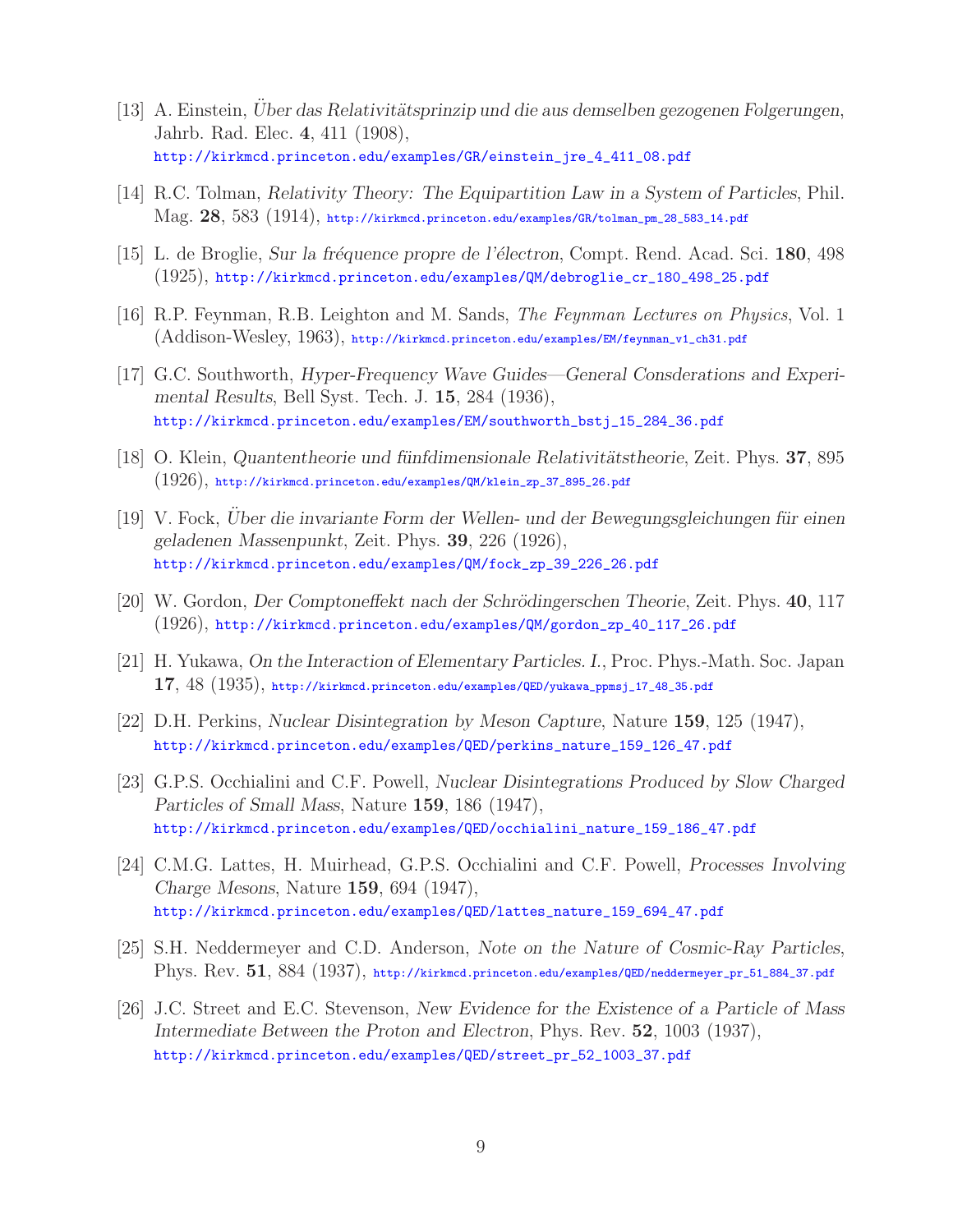- [27] H. Yukawa, *Quantum Theory of Non-Local Fields. Part I. Free Fields*, Phys. Rev. **77**,  $219$   $(1950)$ , http://kirkmcd.princeton.edu/examples/QED/yukawa\_pr\_77\_219\_50.pdf *Quantum Theory of Non-Local Fields. Part II. Irreducible Fields and their Interaction*, Phys. Rev. **80**, 1047 (1950), http://kirkmcd.princeton.edu/examples/QED/yukawa\_pr\_80\_1047\_50.pdf
- [28] M. Jammer, *Concepts of Mass in Contemporary Physics and Philosophy* (Princeton U. Press, 2000), http://kirkmcd.princeton.edu/examples/GR/jammer\_chap2\_00.pdf
- [29] K.T. McDonald, *Accelerating Through a Resonance on a "Washboard" Road* (Dec. 13, 2009), http://kirkmcd.princeton.edu/examples/washboard.pdf
- [30] J.J. Thomson, *On the Electric and Magnetic Effects produced by the Motion of Electrified Bodies*, Phil. Mag. **11**, 229 (1881), http://kirkmcd.princeton.edu/examples/EM/thomson\_pm\_11\_229\_81.pdf
- [31] A. Einstein, *Ist die Trähigkeit eines Körpers von seinem Energieinhalt abhängig?* Ann. Phys. **18**, 639 (1905), http://kirkmcd.princeton.edu/examples/GR/einstein\_ap\_18\_639\_05.pdf http://kirkmcd.princeton.edu/examples/GR/einstein\_ap\_18\_639\_05\_english.pdf
- [32] E.C.G. Stueckelberg, *Relativistisch invariante Störungstheorie des Diracschen Elektrons*, Ann. Phys. **21**, 367 (1934), http://kirkmcd.princeton.edu/examples/QED/stueckelberg\_ap\_21\_367\_34.pdf
- [33] J.Lacki, H. Ruegg and V.L. Telegdi, *The Road to Stueckelberg's Covariant Perturbation Theory as Illustrated by Successive Treatments of Compton Scattering*, Stud. Hist. Phil. Mod. Phys. **30**, 457 (1999), http://kirkmcd.princeton.edu/examples/QED/lacki\_shpmp\_30\_457\_99.pdf
- [34] D.M. Wolkow, *Uber eine Klasse von Lösungen der Diracschen Gleichung*, Zeit. Phys. **94**, 250 (1935), http://kirkmcd.princeton.edu/examples/QED/wolkow\_zp\_94\_250\_35.pdf
- [35] See also §40 of V.R. Berestetskii, E.M. Lifshitz and L.P. Pitaevskii, *Quantum Electrodynamics*, 2nd ed., (Pergamon Press, 1982).
- [36] L.D. Landau and E.M. Lifshitz, *Classical Theory of Fields*, 4th ed. (Butterworth-Heinemann, 1975), sec. 53, http://kirkmcd.princeton.edu/examples/EM/landau\_ctf\_71.pdf The first Russian edition appeared in 1941. kirkmcd.princeton.edu/examples/EM/landau\_teoria\_polya\_41.pdf
- [37] E.R. Sarachik and G.T. Schappert, *Classical Theory of Scattering of Intense Laser Radiation by Free Electrons*, Phys. Rev. D **1**, 2738 (1970), http://kirkmcd.princeton.edu/examples/accel/sarachik\_prd\_1\_2738\_70.pdf
- [38] K.T. McDonald, *The Transverse Momentum of an Electron in a Wave* (Nov. 15, 1998), http://kirkmcd.princeton.edu/examples/transmom2.pdf
- [39] C. Bamber *et al.*, *Studies of nonlinear QED in collisions of 46.6 GeV electrons with intense laser pulses*, Phys. Rev. D **60**, 092004 (1999), http://kirkmcd.princeton.edu/examples/QED/bamber\_prd\_60\_092004\_99.pdf